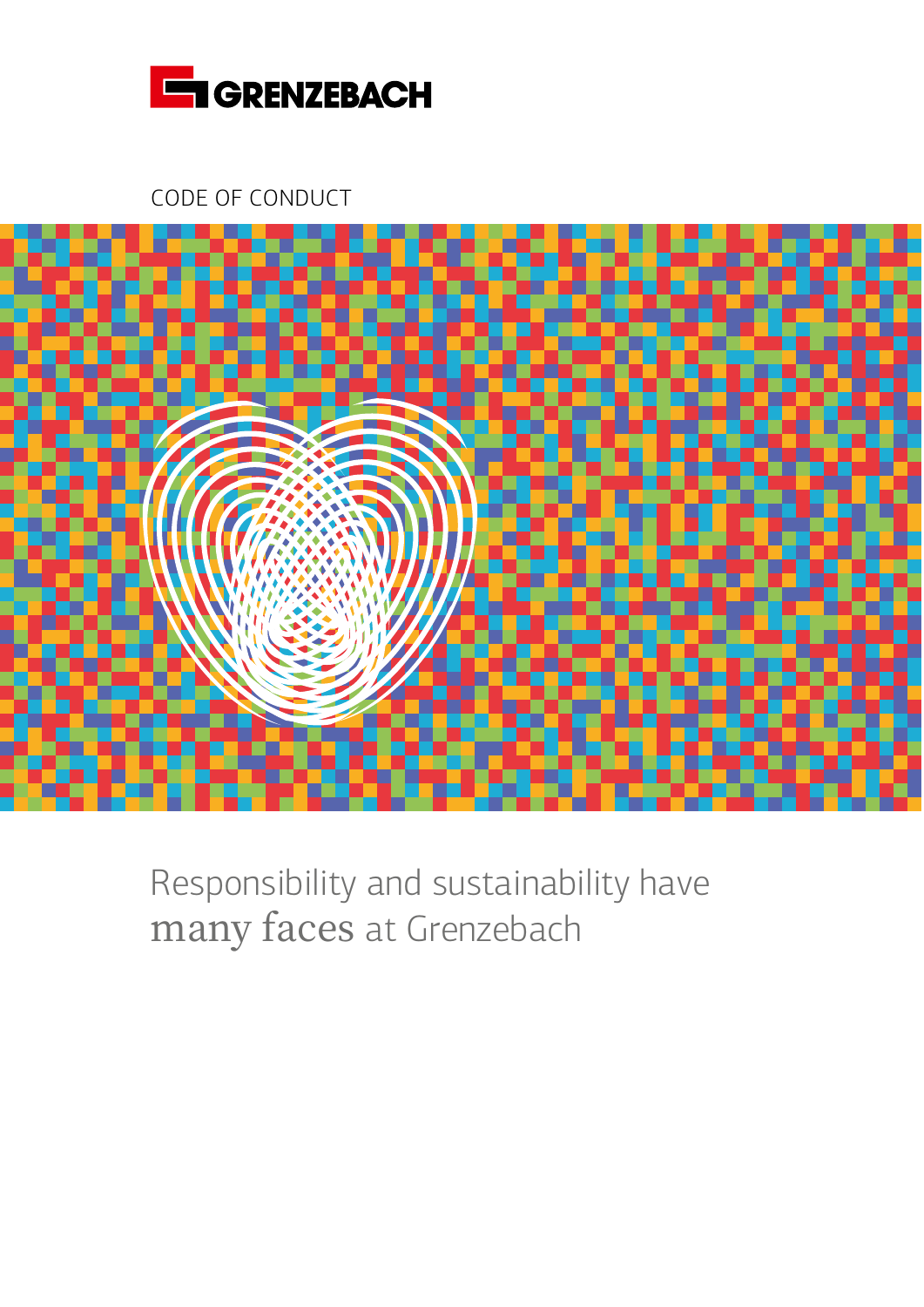## Preface Content

The Grenzebach Group is an internationally acting corporate group which has always been characterized by a sense of family cohesion and responsibility. Our company philosophy is based on our corporate values. In accordance with our values, we act responsible, appreciative, sustainable, reliable and quality-conscious. Our actions are shaped by this value-oriented and rightful thinking which is deeply rooted in our corporate culture. It is the foundation and guideline of our working methods, communication, interaction with one another, and of our success.

"Be Grenzebach" – our values codex – is mirrored in our mission statement and the corporate culture of our group and shows how we comply with our economic, ethical and legal responsibility in our daily work. This is supported, among other things, by our integrated management system (IMS), in which certified processes accompany and document our thinking and actions across the globe. The personal and unique fingerprint of our employees, who, with passion and commitment, give their best every day, is what breathes new life into our company.







The Grenzebach Group is aware of their ethical, social and legal responsibility. In this "Code of Conduct" we set out binding values, beliefs, guidelines and measures that not only serve for orientation, but are actively practiced in our group. Our set principles and values are binding for our employees across all sites and business units worldwide. We expect our suppliers and business partners to respect our company philosophy and follow our set standards.

The entire executive management, the Grenzebach family, and all employees stand behind our "Code of Conduct" and actively support its implementation.

Steven Atthani

Dr. Steven Althaus CEO Grenzebach Group



**4** Corporate culture and employees

**6** Sustainability and social integrity



**10** Anti-corruption



**12** Data protection and information security

### **QUALITY-CONSCIOUS**

We continuously optimize the efficiency and effectiveness of our products and processes.



#### **RESPONSIBLE**

We always act responsibly towards our employees, colleagues, customers and our environment.



### **APPRECIATIVE**

Our employees are our most valuable asset. We build on long-term customer relationships.



### **SUSTAINABLE**

We are careful to make sustainable use of the required resources.

### **RELIABLE**

We deliver what we our promises internally and to our customers.

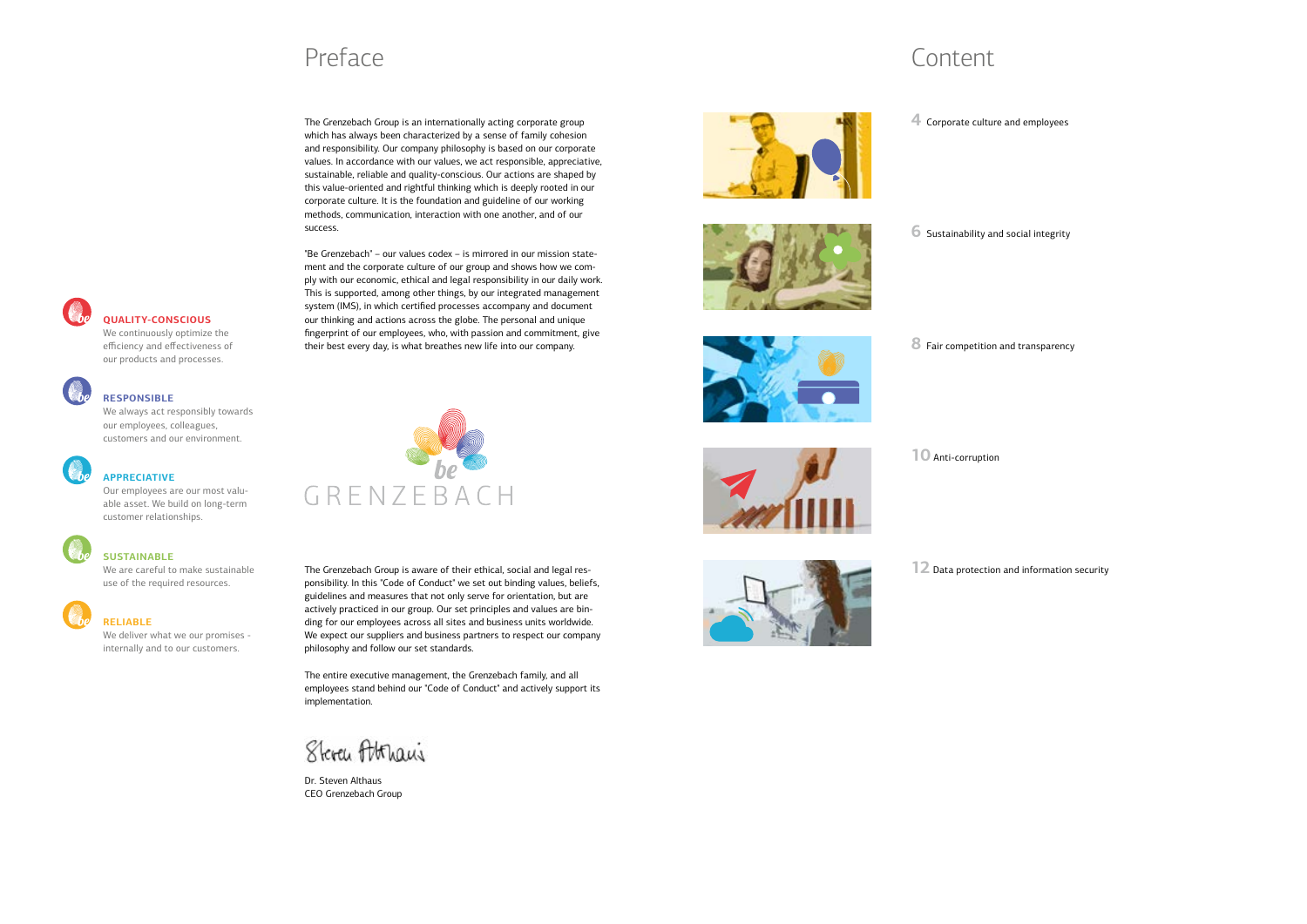The **well-being** of our employees is as important to us as a positive **working environment** without discrimination. We value **diversity** and respect the dignity of our fellow people. We provide the highest possible level of **occupational safety** on our sites.

The Grenzebach Group is driven by its unique corporate culture. Our employees are our most valuable asset and are utmost appreciated. The Grenzebach Group would not be what it is without them, they are our core and driving force. Their protection and well-being is of dearest importance to us and has highest priority.

Occupational safety, sustainable health management and a pleasant, supportive, inclusive work environment are key components of our culture. As diverse as we participate as people in the joint work of the Grenzebach Group, as straightforwardly and uniformly do we treat one another and act within our corporate culture in accordance with our "Be Grenzebach"-values: quality-conscious, responsible, appreciative, sustainable and reliable. Our integrity, our moral actions, as well as our corporate culture let the trust in us grow and strengthens us as an internationally active corporate group.

#### WE OFFER FAIR WORKING CONDITIONS AND VARIOUS DEVELOPMENT POSSIBILITIES

Each employee is a significant part of the success of the Grenzebach Group. We know that a sustainable working environment and positive atmosphere are cornerstones of friendly cooperation among colleagues, a high level of contentment and our employees' efficiency. Therefore, we place particular emphasis on the individual, personal and professional development of our employees and the sustainable working conditions associated with this.

live an open culture of inclusion and acceptance and encourage  $\hskip1cm$  Respectful, trusting and open interaction at work are important  $\hskip1cm$ to us. We at Grenzebach will not tolerate any kind of behavior that violates the dignity of the individual, is discriminatory, harassing, or offensive in any way.

#### WE VALUE DIVERSITY AND FOSTER INCLUSION

Our strength stems from the individuality and diversity of our employees that drive our global corporate group forward. We live an open culture of inclusion and acceptance and encourage possibilities for diverse development, gathering of experiences, and interaction to contain different insights, mindsets and competencies. We see the diversity of our employees as an

# Corporate culture and employees

opportunity because people are diverse. They are distinguished by a wide variety of competencies, skills, backgrounds, ideas and mindsets that can influence a company in many different ways and contribute to its success.

#### WE OFFER EQUAL OPPORTUNITIES

The Grenzebach Group promotes equal opportunities for all employees and applicants, regardless of their gender, age, origin, skin color, religion, culture, physical and/ or mental impairment or other characteristics. At all levels, we assess objectively as well as close to the situation and provide training and further development. We value the diversity of our fellow people. We objectively decide on matters and professional developments based on the skills and performance of the individual employee.

#### WE DO NOT TOLERATE ANY FORM OF DISCRIMINATION

### WE PROMOTE HEALTH MANAGEMENT IN THE COMPANY

Grenzebach creates and promotes measures and offers regarding health and health management of our employees, and also offers additional occupational medical examinations by company medical services.

### WE PROVIDE PROTECTION AT THE WORKPLACE

Occupational safety rules and protective measures for all employees and workplaces within Grenzebach comply with strict safety regulations. We adhere to legal requirements at all our sites and respect the required and common recommendations in the industry. In addition, we document our procedures and processes. Grenzebach promotes and expects ergonomic workplaces as well as secure work areas at all of our locations. This not only reduces the risk of accidents, but also ensures flawless operation and the trust of our employees and customers.

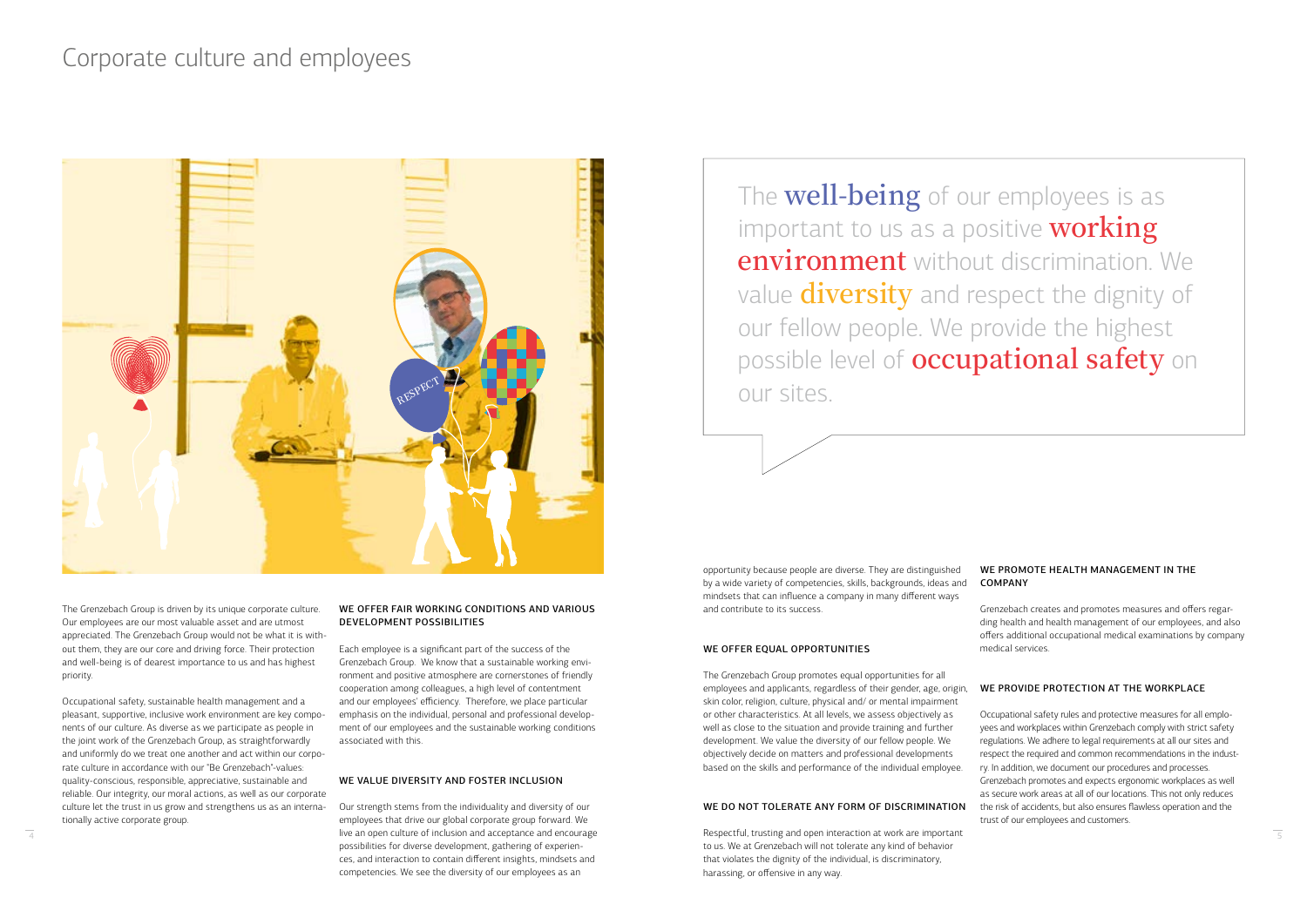We stand up for **responsible** relations with our fellow people and our **environment**. Human rights are a self-evident matter for us, we promote **sustainability** and support social projects.

Sustainability is an integral part of our Grenzebach DNA. Ecological thinking and social behavior go hand in hand with the economic success of our corporate group. Inventiveness and the responsible use of environmentally friendly and energy-saving resources determine the entrepreneurial activities of our group. We have been setting standards with both economic and ecological production and automation solutions for years. This way, we support our customers' efforts to become more sustainable and, at the same time, increase our own sustainability individually in all areas.

We integrate sustainability and economic efficiency actively in our business activities. Thus, our striving for economic success is inseparably tied to our awareness of ecological and social responsibility. In doing so, we use our freedom responsibly - in line with our values, with society and with available resources. From the very start, we are approaching technological progress in the social sector for decades.

 $\overline{6}$  from a sustainable perspective and have been actively involved and products and show that we always think a step ahead: We chains and demand our suppliers to also assume this responsi-Sustainable thinking and acting is mirrored in our processes and products and show that we always think a step ahead: We seek to improve the impact of our group of companies on the environment worldwide and at the same time keep it as small as possible.

#### WE FOSTER A RESPECTFUL ATTITUDE TOWARDS OUR ENVIRONMENT

Protecting the environment and reducing environmental risks are important topics for the Grenzebach Group because respecting the environment and natural resources sustainably contributes towards our company's and the society's success. We are mindful of the careful and sustainable use of the resources we require. We develop processes, products and solutions to act in a resource-saving and ecological manner. We comply with national and international laws and standards for environmental and climate protection and have set ourselves the goal of further reducing the impact on our environment in all companies and business units by implementing innovative solutions and continuously improving environmental protection.

#### WE PAY ATTENTION TO SUSTAINABILITY IN OUR SUPPLY CHAINS

Along our entire value chain, we assess and implement improvements to the sustainability of our supply chains to make each individual product and the group itself more climate-friendly. From our manufacturing, resource procurement, transport routes and disposal to renewable power supplies, building technology and even more areas, the Grenzebach Group has already taken efficient and environmentally friendly measures. And we are already thinking about the tomorrow: The guidelines are implemented and continuously improved to be even more sustainable.

We pay attention to not deliberately endanger the environment and human rights with our supply chains and to take responsibility. We, therefore, support resilient and sustainable supply chains and demand our suppliers to also assume this responsibility.

### WE RESPECT AND PROTECT HUMAN RIGHTS

The Grenzebach Group feels co-responsible for implementing human rights. In all business units and associated companies, we are strongly committed to comply and protecting human rights. We respect and admit the guidelines and principles for the protection of international human rights and do not tolerate any violations of human rights, indirectly or directly.

### WE ARE COMMITTED TO THE COMMUNITY

As a global corporate group, Grenzebach accepts its social responsibility. We practice social commitment in various ways, by supporting external social projects and organizations as well as internal initiatives and events. We thereby take social responsibility in the various regions of our sites.

# Sustainability and social integrity

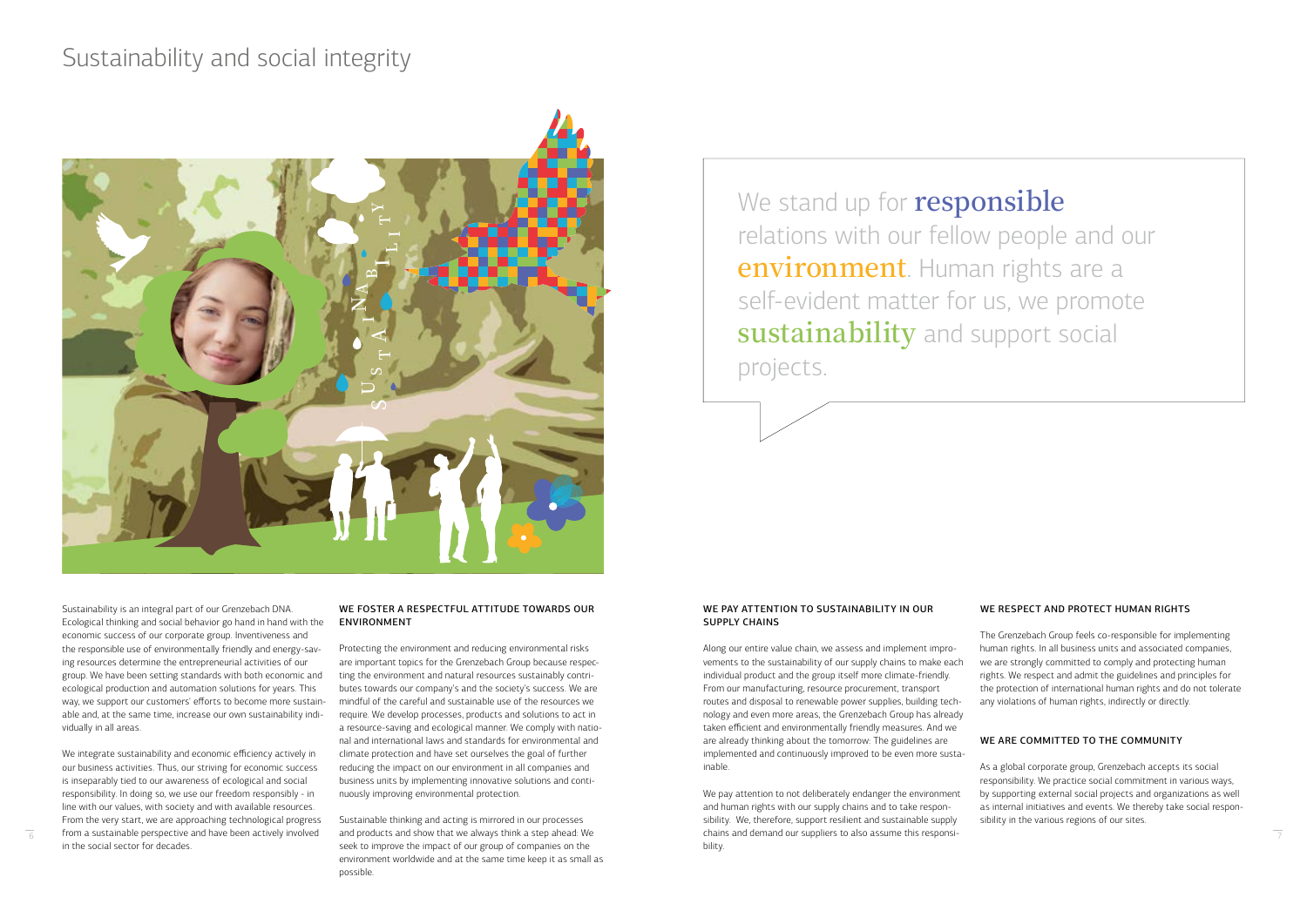We promote free competition and support a **fair** and **respectful** relationship with our customers, suppliers and competitors. We act **transparently**, **reliably** and **honestly** and adhere to applicable laws and regulations.

The Grenzebach Group and its employees adhere to the principles of fair competition and market economy and treat business partners and third parties neutrally and in an appropriate manner.

We accept our responsibility towards society and our tax obligations.

Our corporate group ensures that national and international import, export and trade laws are complied with. Business contracts with third parties must not violate regulations of the import and export control as well as trade and economic embargoes and are subject to the relevant regulations and laws. Grenzebach emphasizes a transparent documentation and communication with our business partners as well as with authorities. Detailed processes and structures ensure that legal requirements are met.

#### WE PRACTICE FAIR AND GENUINE COMPETITION

Fair competition requires that certain basic values and guidelines are respected when dealing with customers, suppliers and competitors, despite all understandable business interests. We promote the transparency and accuracy of our statements and stand for genuine competition.

#### WE VALUE THE OPEN INTERACTION WITH CUSTOMERS AND SUPPLIERS

An honest partnership with our customers not only strengthens and secures their trust in us, but also promotes integrity on the market and in competition. All interactions with our suppliers are always basing on the ethical standards set out here, fair and transparent.

## Fair competition and transparency

### WE COMMUNICATE TRANSPARENTLY AND HONESTLY

All promotional and advertising statements, as well as published information and specifications, must always be complete, factually correct, understandable and traceable. The Grenzebach Group and its employees abstain from inappropriate moral judgments in communication and always aim for truthful statements.

### WE ARE IN COMPLIANCE WITH ANTITRUST LAW

Free and fair competition is ensured by antitrust and competition laws. We do not participate in dishonest agreements or restrictions on free trade and competition and always adhere to the applicable laws.

#### WE RESPECT TAX AND FINANCIAL LAWS

As an international corporate group, we follow the tax regulations of the countries in which we are operating. We report

all data relevant to tax regulations to the relevant authorities in time and in its entirety. All financial transactions are transparently documented and accounted for and disclosed in accordance with legal requirements.

### WE PROHIBIT MONEY LAUNDERING

As a worldwide active corporate group, Grenzebach undertakes national and international financial business transactions. We expect integrity and the compliance of our Code of Conduct from all of our employees and authorized representatives around the globe.

### EVERY PAYMENT IS BACKED BY A CONTRACTUAL RELATIONSHIP

Payments are only made on the basis of contractual relation- $^8$  ships. These contracts are always assessed for lawfulness and  $^9$ proportionality. All partners are checked for integrity. We will not tolerate any irregularities of our business partners.

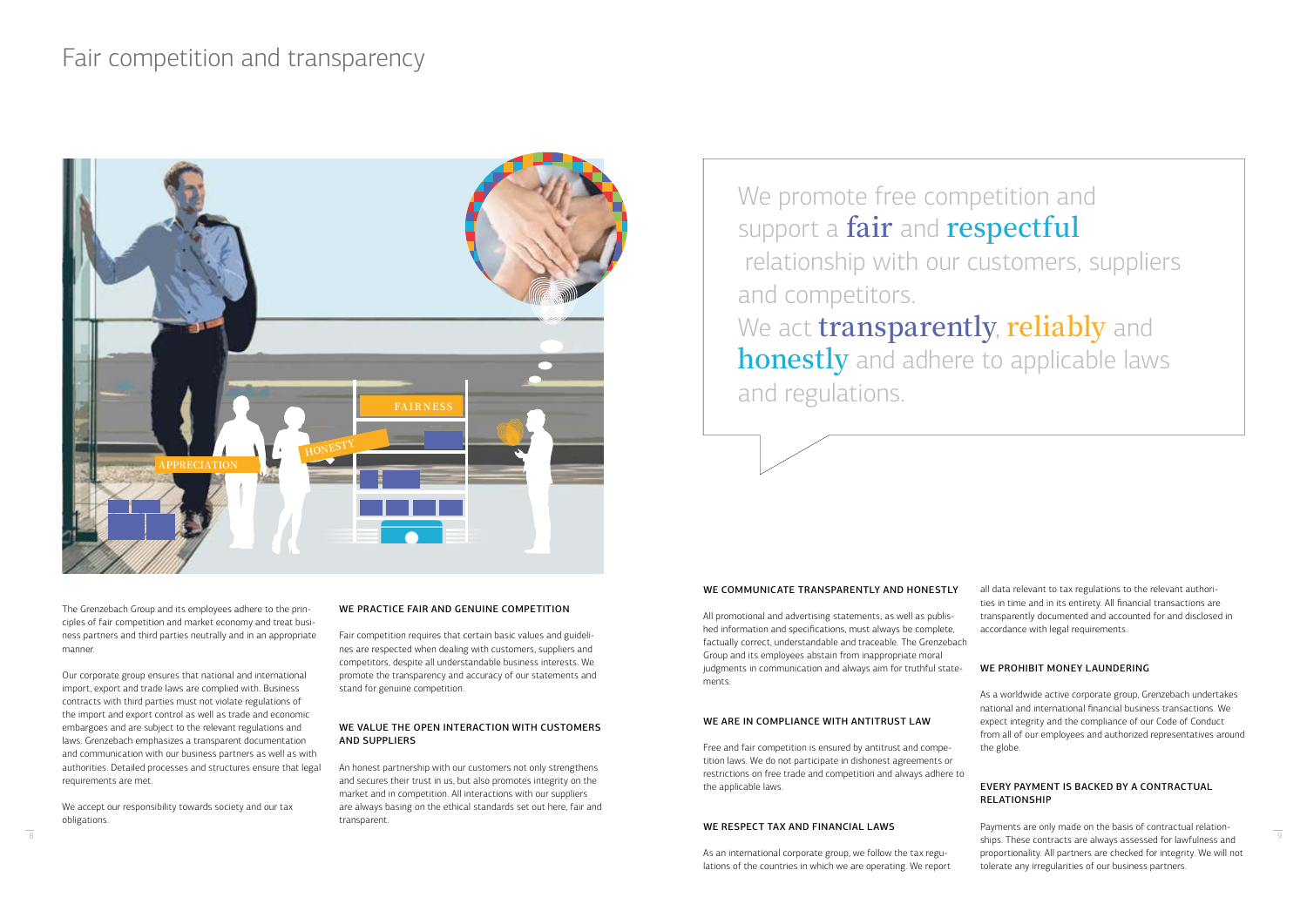## Anti-corruption

We do not tolerate any kind of **corruption** within and around Grenzebach. Every semblance of corruption or unrelated decisions have to be prevented and we subsequently act **responsibly**.

The Grenzebach Group is a conscientious company whose employees and authorized representatives take a clear stand against corruption. Our aim is to prevent any semblance of corruption. All activities and services must comply with German and international anti-corruption laws and standards and the established corporate guidelines, including those of our business partners and suppliers.

#### WE OPPOSE CORRUPTION OF ANY KIND

In general, personal gestures (gifts, hospitality or invitations) must not exceed usual limits, must be appropriate to the occasion and must not happen on a regular basis. Established rules must be strictly adhered to, and the acceptance of gifts or benefits must not affect any kind of business decisions.

Benefits or gifts to office holders and elected officials are prohibited.

Anti-corruption regulations apply worldwide.

#### WE AVOID CONFLICTS OF INTEREST AND ACT PROFESSIONALLY

Private and business interests must be kept separated and even the impression of unrelated considerations must be avoided. Conflicts of interests are the result of mixing private interests with business activities. This is why private and business interests must be separated and situations must be avoided which could lead to a conflict of interest or present potential for such a conflict.

#### WE HAVE TRANSPARENT DOCUMENTATION AND RELIABLE BUSINESS RELATIONS

All processes and transactions are document openly and transparently and can be retraced. The Grenzebach Group naturally respects the privacy of all employees. However, activities that create a conflict of interest or affect the employee's professional objectivity and loyalty may be subject to scrutiny.

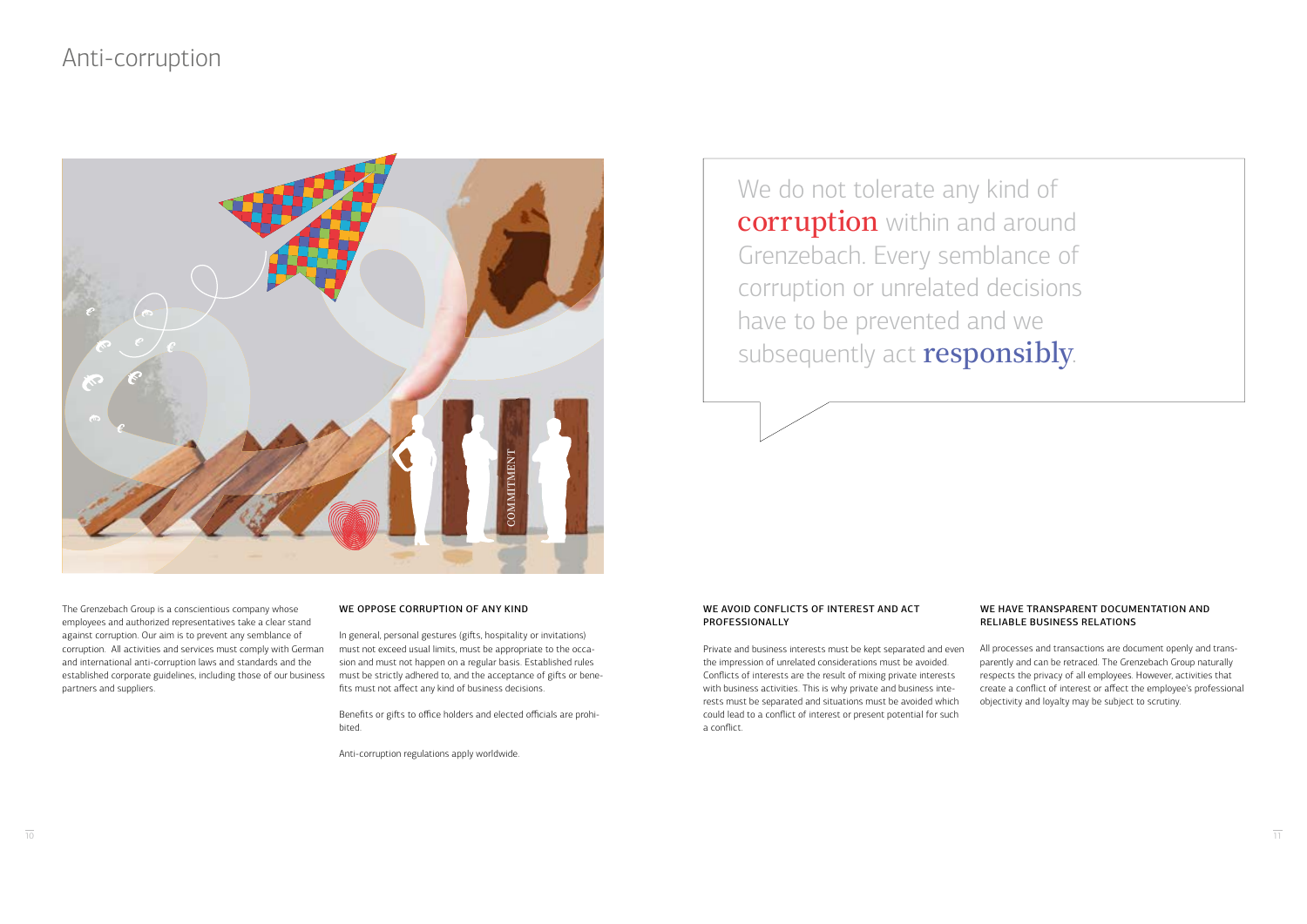## Data protection and information security

# We treat confidential data and information **responsibly**. Thereby, we always **protect** and process the data of our employees, customers and suppliers with **confidentiality**.

The Grenzebach Group handles data and information trustfully. We adhere to data protection regulations to show our employees and business partners that we treat them with honesty and fairness.

We guarantee the compliance with consistent data protection regulations within the Grenzebach Group and all its business relationships and interactions. Thus, we have standards, procedures and regulations for the correct processing of operational, financial, technical and personal data, which every employee, partner and supplier must be aware of. All parties interacting within and with the Grenzebach Group are obligated to comply with the regulations of data protection law regarding personal data, and to confidentially treat and protect company information. To ensure the confidentiality, availability and integrity of information within Grenzebach, we use an information security management system.

#### WE PROTECT CONFIDENTIAL INFORMATION

All information of the company and employees of Grenzebach are protected and treated with confidentiality. This applies to internal confidential information as well as to information disclosed to Grenzebach by third parties (customers, partners, suppliers,...). When processing personal data, data subjects are informed about the collection, processing and use of their data. The clear and legitimate intended purpose must be communicated before the data is collected. We implement technical and organizational measures to maintain and protect the confidentiality, integrity and availability of data, sparingly store personal data and ensure transparency when collecting it.

The protection of all corporate or personal data, either of employees or business partners, has top priority in our corporate group. All employees of Grenzebach are obligated to respect the principles of data protection during their daily work and to treat information carefully and responsibly. The processing of personal data is thereby done in accordance with the applicable data protection regulations.

#### WE ADHERE TO THE PRINCIPLES OF DATA PROTECTION WE PROTECT THE RIGHTS AND DATA OF AFFECTED REGULATIONS PERSONS RESPONSIBLY

Personal data are collected accurately, completely and up to date. Information not required for their defined purpose of their collection anymore are deleted in compliance with existing legal requirements. We strictly avoid collecting additional information which is not required for any work or purpose. Internally implemented processes and inspections ensure the best possible treatment and protection of confidential data. The internal and external transparency as well as correct, safe and truthful communication are essential for us.

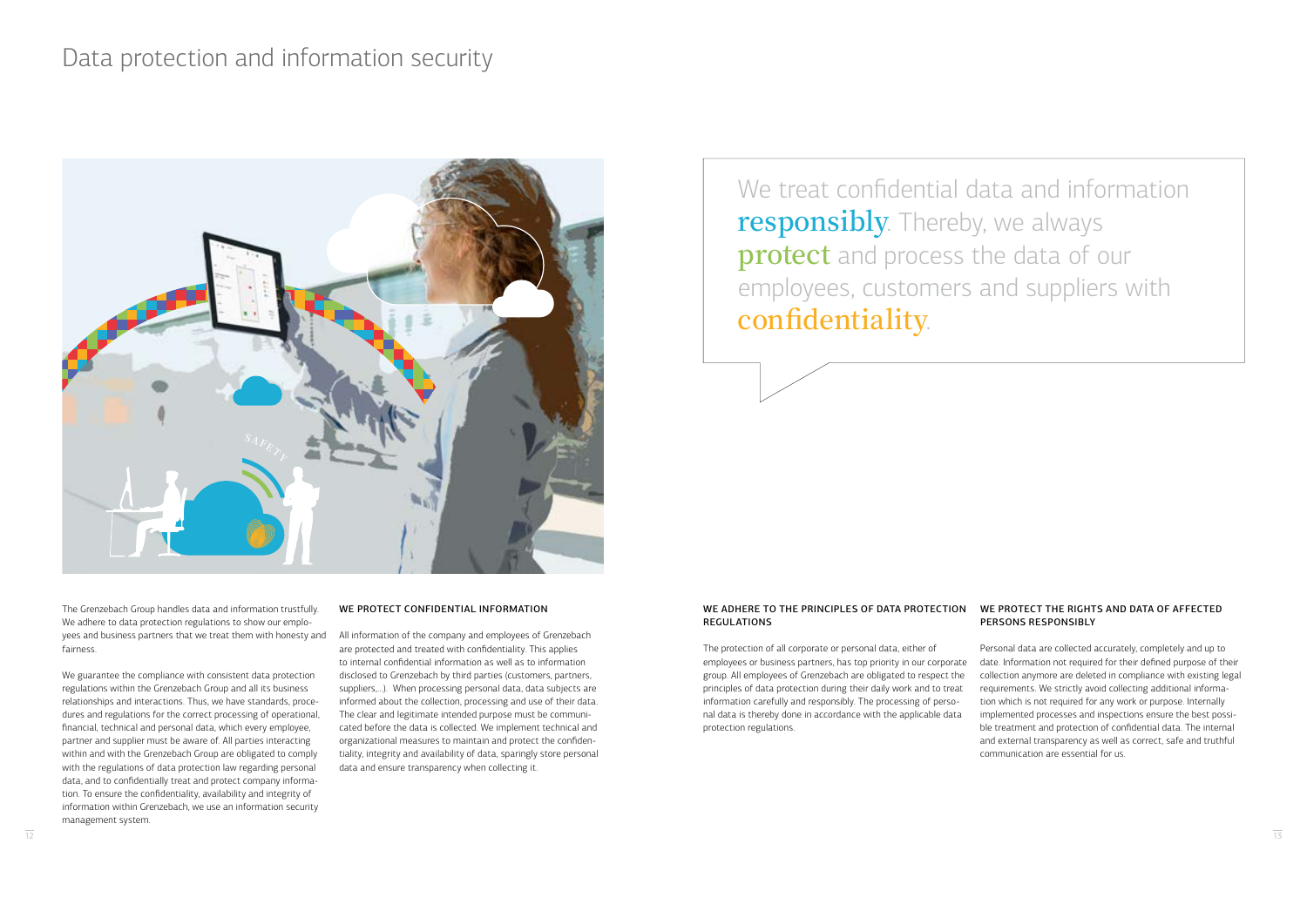## Organization and implementation

This "Code of Conduct" applies to all employees of the Grenzebach Group at all sites. It shows our values, priorities and guidelines and is the benchmark for our binding actions. We expect our partners and suppliers to respect all standards and guidelines of this code without tolerance.

Responsible bodies within the Grenzebach Group regularly check if the code is implemented and adhered to, which is also continuously promoted through trainings.

#### CONTACT FOR QUESTIONS AND INFORMATION

In case of doubt as to the application of this Code of Conduct, the interpretation of certain situations or if you suspect a compliance violation, please contact our management or our Compliance Department.

The latter can be contacted via the designated e-mail address: "[compliance@grenzebach.com](mailto:compliance%40grenzebach.com?subject=)" and by the mailing address: Grenzebach Maschinenbau GmbH, Compliance, Albanusstr. 1, 86663 Asbach-Bäumenheim, Germany.

All doubts or information will, naturally, be treated confidentially. The reporting party will receive an acknowledgement of receipt within seven days and a notification regarding any follow-up action and the respective reasons within a further three months.